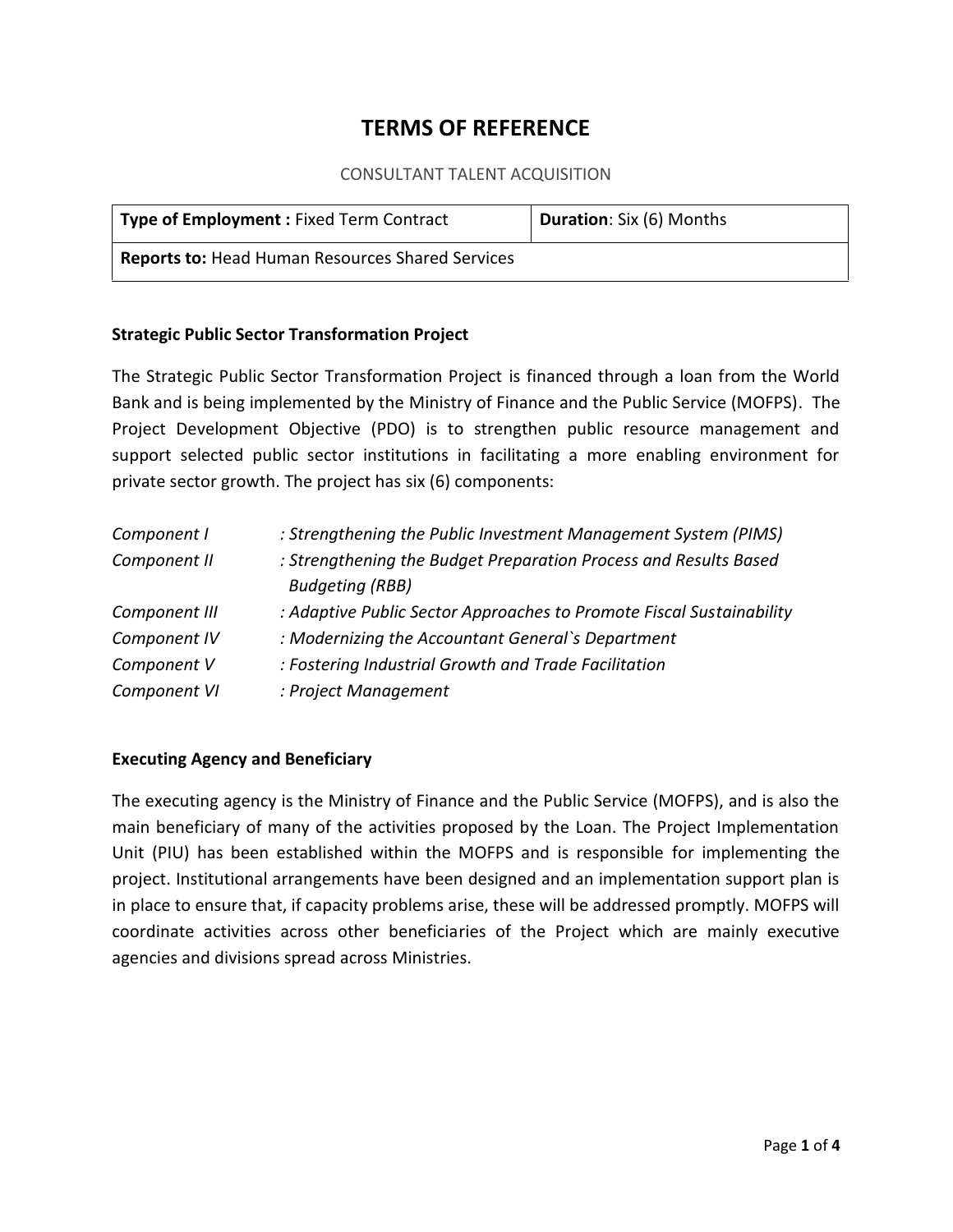## **Public Sector Transformation Implementation Unit (PSTIU) at the Office of the Prime Minister**

The Government is committed to enhancing the efficiency, quality and cost effectiveness of public services. An action plan for public sector transformation has been approved to include: merging, divesting, and outsourcing government functions which are better performed by the private sector; the introduction of shared services for communications, human resource management and asset management, and centralized legal services; strengthen the financial reporting requirements on those entities that remain; and ensure, where required, that well structured transition plans are in place. In order to achieve these objectives a Public Sector Transformation Implementation Unit (PSTIU) has been established at the Office of the Prime Minister. Among the initiatives currently being undertaken by the PSTIU is the implementation of the Human Resources Shared Services Centre (HRSSC).

## **Implementation of the Human Resources Shared Services Centre (HRSSC)**

The implementation of shared services arrangements for human resource management in the Public Sector is in the context of HR Transformation. HR transformation seeks to build on the strengths that exist and transform areas required to build capacities and capabilities in the Public Sector. The HR vision is for a

*"Public Sector HR function that promotes fairness, equity and development to enable sustainable growth through excellence in people."*

In order to achieve this vision, the HR Operating Model that is currently being looked at has been adapted from the David Ulrich Human Resources (HR) Model. It is within this context that shared services arrangements for human resource management are intended to be implemented in the form of the HR Shared Services Centre (HRSSC). The Ulrich Model has three main pillars, the Centres of Expertise, the HR Business Partners and the HRSSC.

The HRSSC is responsible for providing transactional, administrative and operational services powered by an enterprise based Human Resources Management Information System - MyHR+. Ministries, Departments and Agencies are to be assimilated into the HR Shared Services arrangements on a scheduled phased basis guided by the implementation schedule of the MyHR+. A newly proposed organizational structure is being developed in support of the functional delivery of the work of the HRSSC. At this time, the PSTIU is actively seeking to prepare the groundwork required for the operationalization of the HRSSC by having a selection procedure and interview and assessment instruments developed to facilitate staffing arrangements for the commencement of operations. To this end, the Ministry is seeking to secure the services of a Consultant Talent Acquisition.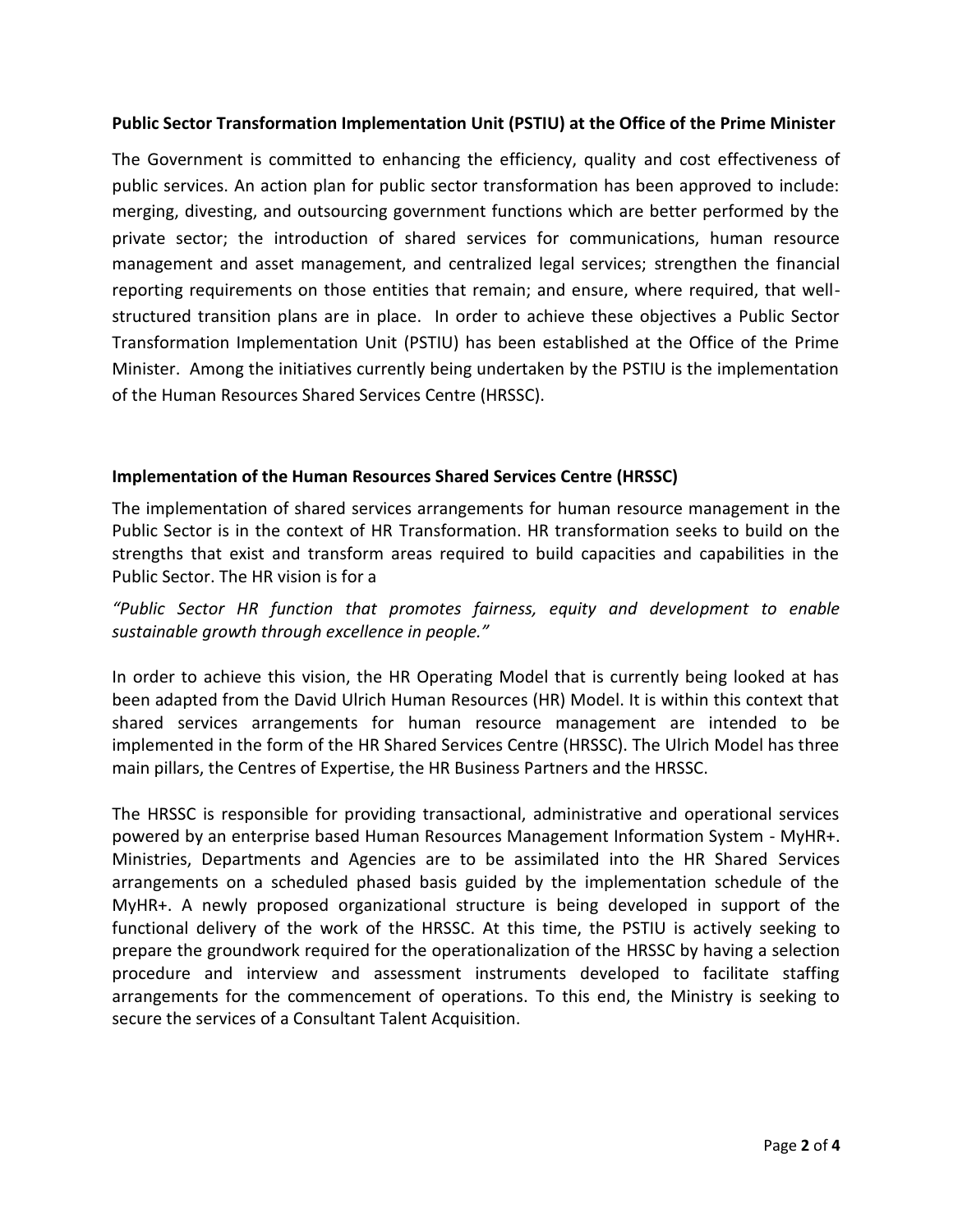## **Summary/Objective**

The Consultant Talent Acquisition is required to prepare twenty-six (26) Competency Based Selection and Assessment Instruments for the proposed organisational structure, a Staffing Manual, and support the recruitment process for the Human Resources Shared Services Centre *(HRSSC).*

## **Scope of Work**

- 1. Consult with the Head HR Shared Services, PSTIU, the Office of the Services Commissions (OSC) and relevant HR Lead on the requirements for the development of Competency Based Selection and Assessment Instruments and HRSSC Staffing Manual.
- 2. Conduct research to facilitate general understanding of the David Ulrich HR Operating Model.
- 3. Develop full understanding of the HRSSC Operating model including the policies, procedures and regulations that governs its operations, its organisational structure, its Business Processes, Customer Service Charter, Service Level Agreements, Competency Framework and desired culture.
- 4. Conduct literature review on best practices and templates for Competency Based Selection and Assessment Instruments.
- 5. Utilise the HRSSC Competency Framework to Design and develop Competency Based Selection and Assessment Instruments with user manuals for the proposed new HRSSC organisation structure.
- 6. Conduct end user training in the use of the Competency Based Selection and Assessment Instruments.
- 7. Develop full understanding of the policies, procedures and regulations that govern the selection process.
- 8. Prepare a HRSSC Staffing Manual.
- 9. Work with the relevant HR Lead and authorised entity to facilitate recruitment activities for the HRSSC.
- 10. Prepare end of contract handover report.

## **Nature of the Assignment**

- The Consultant will work from their establishment and be required to utilise their own time, equipment and facilities in the preparation of the job descriptions.
- The Consultant will however be required to attend meetings and consultation sessions at the Ministry of Finance and the Public Service upon request.
- The Consultant will be required to complete the assignment within a period of six (6) months.
- The nature of the contracting arrangement will be lump-sum payments based on scheduled delivery.
- The type of engagement is for an individual consultant.